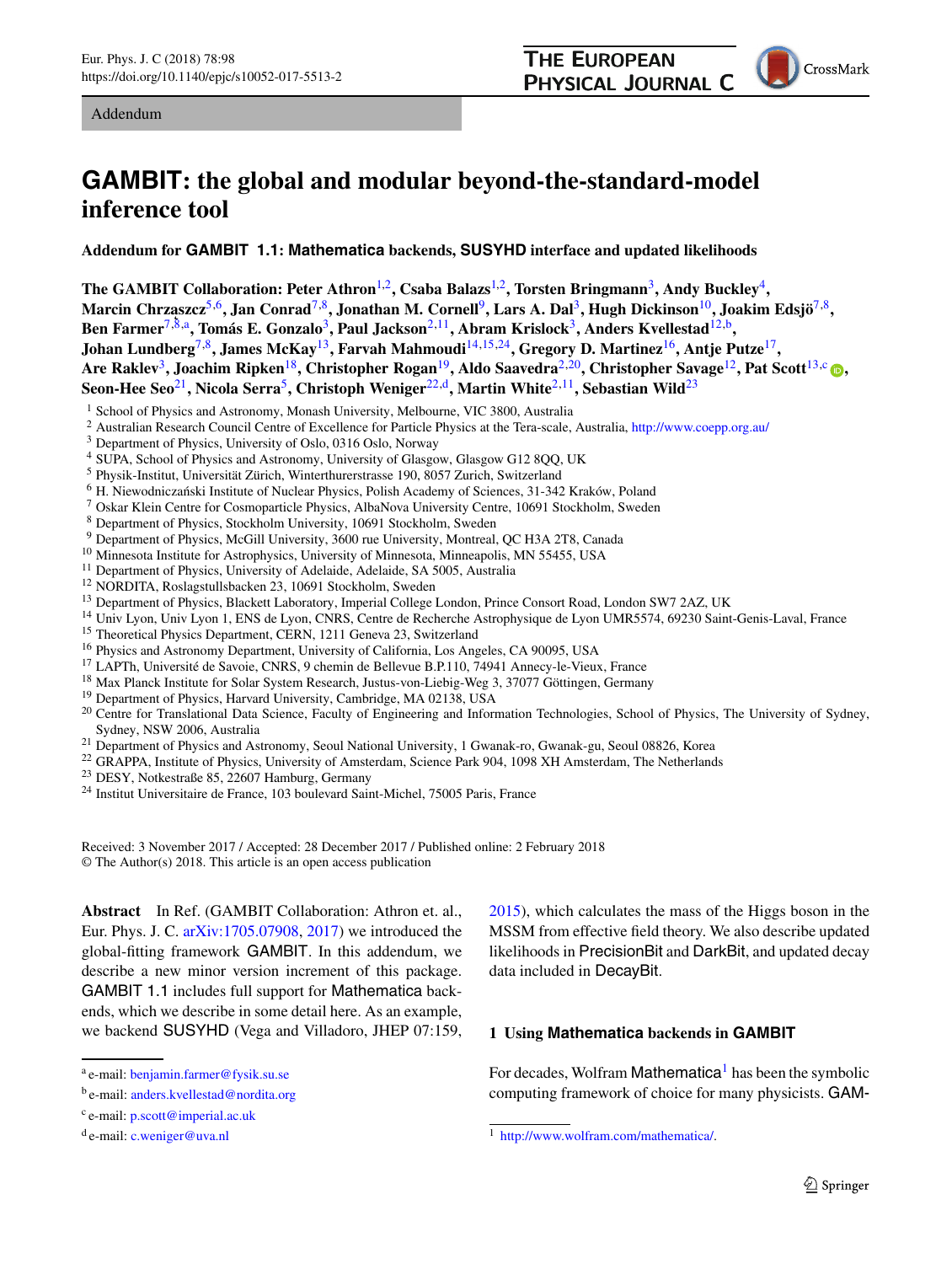$BIT<sup>2</sup>$  $BIT<sup>2</sup>$  $BIT<sup>2</sup>$  users can now access both public and private Mathematica packages from within GAMBIT modules. This new feature provides a seamless interface to Mathematica, indistinguishable from the existing GAMBIT backend interfaces to codes written in C, C++ and Fortran.

Mathematica is proprietary software. It is the responsibility of the user to acquire a license in order to use the Mathematica framework. The number of Mathematica Kernel instances and subprocesses that can be launched per Mathematica license is limited, and can be found by evaluating the variables \$MaxLicenseProcesses and \$MaxLicenseSubprocesses (typically 8 and 16 respectively for a standard Mathematica license).

This addendum describes our implementation of the Mathematica interface. Section [1.1](#page-1-1) describes the mechanism used to communicate with the Mathematica Kernel from GAMBIT. In Sects. [1.2](#page-1-2)[–1.4](#page-4-0) we explain the different aspects of the implementation, consisting of configuration [\(1.2\)](#page-1-2), registration of backend functions and variables [\(1.3\)](#page-2-0), and updates to the GAMBIT diagnostics to accommodate Mathematica backends  $(1.4)$ . In Sect. [1.5,](#page-5-0) we give a realistic example of a Mathematica backend interfaced to GAM-BIT, namely SUSYHD [\[2\]](#page-8-1), which calculates the mass of the Higgs boson using methods from effective field theory (EFT).

## <span id="page-1-1"></span>1.1 The Wolfram symbolic transfer protocol

The Wolfram Symbolic Transfer Protocol  $(WSTP<sup>3</sup>)$ , is the communication standard used by Mathematica to communicate with external programs. WSTP provides a two-way communication system, allowing the user to both call external codes from within Mathematica, and to call Mathematica routines from external programs written in many languages (C, C++, Java, etc). GAMBIT 1.1 uses the communication pathway between Mathematica and C++. This allows GAMBIT users to directly call Mathematica functions and variables from GAMBIT modules, in the same way as functions and variables are accessed from C, C++ and Fortran backends in GAMBIT 1.0.

The GAMBIT-Mathematica interface uses the WSTP messaging functions to launch and establish a link to a Mathematica Kernel session, and to send and receive information from that Kernel. Almost all the messaging functions that we employ use a WSTP link object, of type WSLINK, as a handle for communicating with the Kernel. One retrieves such a handle by opening a link to the Kernel with the messaging functions WSOpenArgcArgv or WSOpenString. The most important messaging functions for our purposes are

```
WSPutFunction(WSlink, function_name, n_args);
WSPutString(WSlink, string_name);
WSPutSymbol(WSlink, symbol_name);
WSPutInteger(WSlink, integer_number);
WSPutReal32(WSlink, float_number);
WSPutReal64(WSlink, double_precision_number);
WSGetString(WSlink, &string_variable);
WSGetInteger(WSlink, &integer_variable);
WSGetReal32(WSlink, &float_variable);
WSGetReal64(WSlink, &double_precision_variable);
```
where WSlink is an object of type WSLINK. The first argument in each of these must be a C++ object with the appropriate type, e.g. for symbols and functions this is a C++ string, and the argument *n\_args* corresponds to the number of arguments of the Mathematica function *function\_name*.

To interpret data received from the WSGet functions, one must also receive the packets sent by the Kernel. We use WSNextPacket(WSlink) to find the next packet head, WSNewPacket(WSlink) to skip the rest of the current packet, and WSError(WSlink) to check for errors during packet reception.

All these messaging functions live in the header wstp.h, native to the Mathematica installation, and will be used by GAMBIT for different purposes, as described below.

# <span id="page-1-2"></span>1.2 Preparing and configuring Mathematica backends

#### *1.2.1 Configuration*

At cmake time, GAMBIT searches for an installation of Mathematica on the user's system, locating the installation directory and defining several cmake variables, including the paths to the Mathematica header files and executables. The GAMBIT cmake system also searches for the libuuid library, required by WSTP. It writes a new header file containing a series of variables relating to the system's Mathematica configuration, including the preprocessor macro HAVE\_MATHEMATICA, which is later used to enable or disable all code associated with Mathematica backends, according to whether or not the user has Mathematica installed. In order to manually switch off Mathematica support (from GAMBIT 1.1.2 onwards), one may run the cmake command as

cmake -Ditch=Mathematica ..

Mathematica backends are obtained and configured in a similar manner to other backends, by adding relevant entries to cmake/backends.cmake and config/backend locations.yaml.default, and then running make *backend\_name*. Mathematica backends require neither a configuration nor a build step, only a download link and an installation directory.

<sup>&</sup>lt;sup>2</sup> [http://gambit.hepforge.org.](http://gambit.hepforge.org)

<span id="page-1-3"></span><span id="page-1-0"></span><sup>3</sup> More information on WSTP can be found at [http://reference.](http://reference.wolfram.com/language/) [wolfram.com/language/.](http://reference.wolfram.com/language/)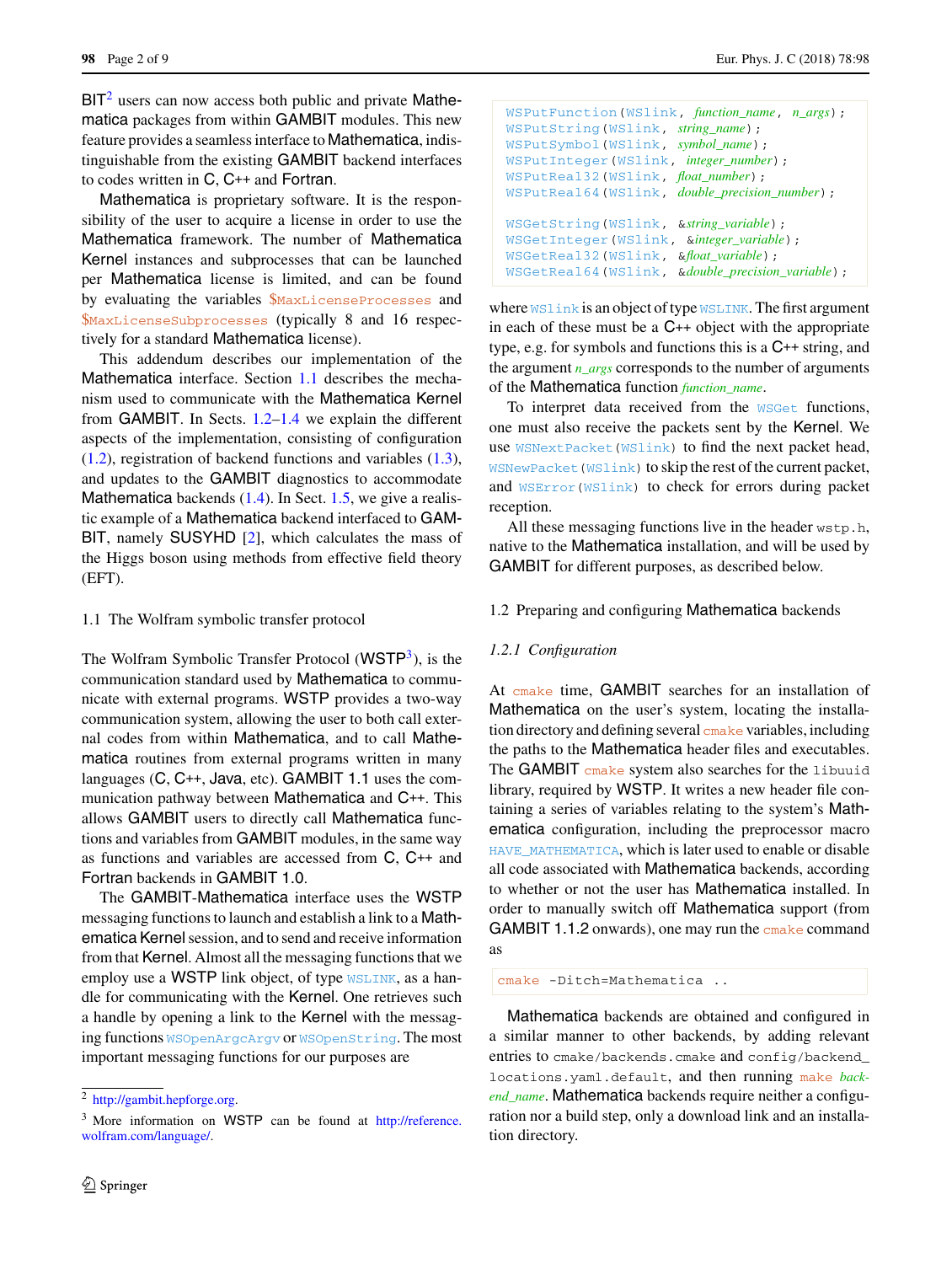# *1.2.2 Frontend header*

As described in Sect. 4 of Ref. [\[1\]](#page-8-0), GAMBIT loads backends at runtime as dynamic libraries, regardless of whether they are written in C, C++ or Fortran, using the POSIX-standard dl library. The macro LOAD\_LIBRARY, used in the corresponding frontend header in GAMBIT, activates the backend library and loads its symbols.

GAMBIT communicates with Mathematica backends in a fundamentally different way to backends written in compiled languages. To redirect compilation flow in the GAM-BIT backend system to use the preprocessor directives relevant for Mathematica backends, we define the new macro BACKENDLANG. This specifies the language of the backend in question, and can take the values CC, CXX, FORTRAN or MATHEMATICA. For example, in GAMBIT 1.1, the frontend header for version 1.2 of a C++ backend called *backend\_name* would begin with

```
#define BACKENDNAME backend_name
#define BACKENDLANG CXX
#define VERSION 1.2
#define SAFE_VERSION 1_2
LOAD_LIBRARY
```
# <span id="page-2-1"></span>*1.2.3 Backend types*

In analogy with the definition of new types and typedefs given for Fortran backends in Sect. 4.4 of Ref. [\[1](#page-8-0)], here we provide a list of new types defined in GAMBIT 1.1 for use with Mathematica backends. These have clear correspondences with equivalent types in C and C++ types, and should be adopted whenever one is working with Mathematica backends. These are:

| MVoid               |  |  |
|---------------------|--|--|
| MInteger            |  |  |
| <b>MReal</b>        |  |  |
| <b>MBool</b>        |  |  |
| MChar               |  |  |
| MString             |  |  |
| MList <type></type> |  |  |
|                     |  |  |

where TYPE can take any of the other defined types as its template argument. All these types are just convenient type redefinitions of native C++ types and thus can be used in exactly the same manner.

# *1.2.4 Link to the* Kernel

Prior to loading the backend library, the connection with the Mathematica Kernel must be established. For this, the macro LOAD\_LIBRARY initializes a WSTP environment with a call to WSInitialize, which returns a handle to the WSTP environment of type WSENV. After retrieving this handle, GAMBIT opens a new WSTP connection using the function

WSOpenString, which launches the Mathematica Kernel and finishes the intialization phase of the connection. These functions are employed in the following way:

```
WSenv = WSInitialize();
WSlink = WSOpenString(WSenv, WSTPflags,
 &WSerrno);
```
The variable WSerrno captures any error that might have ocurred during the establishment of the link and WSTPflags is a string containing flags that point to the Kernel executable and give the order to initiate the link, e.g.  $WSTPflags =$ "-linkname math -mathlink" for Linux systems.

If the link is successfully established, the pointer WSlink is set to point to the new link between the main program and the Kernel. This handle is used in every subsequent communication with the Kernel.

# *1.2.5 Importing the package*

After defining the relevant macros and backend types, loading the Mathematica environment and Kernel, the final task of the LOAD\_LIBRARY macro is to import the backend package into the Mathematica Kernel. This is achieved by using the pointer to the WSTP link WSLink via the following load sequence:

```
WSPutFunction(WSlink, "Once", 1);
WSPutFunction(WSlink, "Get", 1);
WSPutString(WSlink, path);
```
which is equivalent to the call Get[*path*] within a notebook session.

Note that before we load the package, we call the Mathematica function once, which makes sure that the following function will be executed only once in a Kernel session. Here *path* is a string containing the path to the .m file of the backend package; the actual value used is taken from the default GAMBIT backend location file config/backend\_locations.yaml.default or a usersupplied override.

When loading a package in **Mathematica** the Get function will return information regarding its success. The exact return value will always be package dependent, so is difficult to interpret in general from the GAMBIT interface. Therefore we use the standard library functions of C++ to check if the package and all required functions and variables exist. This is done via the GAMBIT diagnostic system (see Sect. [1.4\)](#page-4-0).

## <span id="page-2-0"></span>1.3 Backend functions and variables

The backend system in GAMBIT, as described in Sect. 4 of Ref. [\[1\]](#page-8-0), provides a set of macros for registering functions and variables from backends. In a nutshell, GAMBIT extracts a pointer to the function/variable living in the shared library of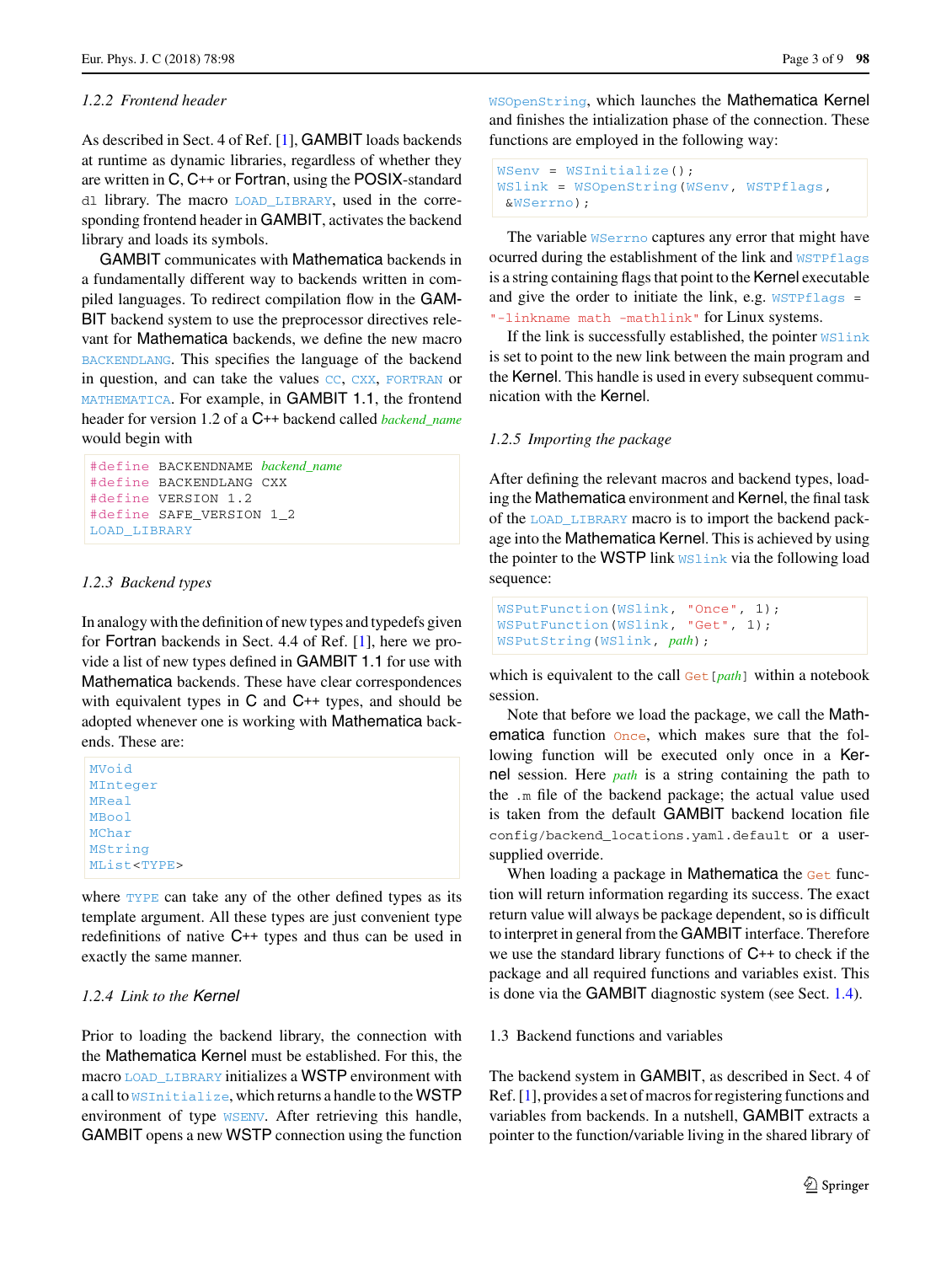

<span id="page-3-0"></span>**Fig. 1** Diagrammatic representation of the communication link between GAMBIT and the Mathematica Kernel, showing the wrappers for backend functions and the variable classes for backend variables

the backend, and wraps it into a functor object to be handled by the dependency resolver.

When dealing with backends written in Mathematica, the above procedure must be modified, as there is no shared library from which to extract the pointer to the function or variable. Instead, we must interface with the functions and variables via the Mathematica Kernel. The general strategy for doing this is shown in Fig. [1.](#page-3-0)

## *1.3.1 Backend functions*

Backend functions in GAMBIT are defined with the macro BE FUNCTION. This macro creates a pointer to the function in the namespace of the backend, and assigns it a name and capability within GAMBIT of the frontend author's choosing. In order to communicate with the Mathematica Kernel and provide the same sort of handle to the dependency resolver for Mathematica backends, we must define a wrapper function around message calls to the Kernel, in such a way as to have the wrapper function operate like a regular C/C++ backend function.

We achieve this by redirecting the macro BE\_FUNCTION for backends written in Mathematica, according to the value of BACKENDLANG. The version of BE\_FUNCTION that gets used for Mathematica backends therefore constructs a wrapper function around each Mathematica function that the user wishes to access from within GAMBIT. The wrapper function handles the submission and receipt of all messages to and from the Kernel relating to the function. This includes all function arguments, and the eventual return value of the function. The sequence of messages is:

WSPutFunction(WSlink, *symbol\_name*, *n*); WSPutVariable(WSlink, *arg\_1*); WSPutVariable(WSlink, *arg\_2*); ... WSPutVariable(WSlink, *arg\_n*); WSGetVariable(WSlink, &val);

where *symbol\_name* is the name of the function within the Mathematica package,  $n$  is the number of arguments it accepts, *arg\_1*, *arg\_2*, etc are the arguments themselves, and val is the return value. Here WSPutVariable and WSGetVariable are overloaded functions, which expand to different type-specific setter and getter functions intrinsic to WSTP (mentioned in Sect. [1.1\)](#page-1-1).

There is an important subtlety regarding the names of functions in Mathematica backends. Mathematica permits non-alphanumeric characters in function names. Many of the backends that are interesting for GAMBIT include functions with such names. However, function names in GAMBIT are treated as regular strings, so there is no easy way to communicate the actual name of the function to the Kernel. To circumvent this issue, names of Mathematica backend functions should be declared to GAMBIT with all special characters written in terms of their "full names", e.g.  $\alpha = \setminus [\text{Alpha}]$ , but making sure to escape the slash "\" so that C++ can parse it. To illustrate this, we show the signature used for the function  $\Delta$ MHiggs from the backend SUSYHD [\[2](#page-8-1)], which calculates uncertainties on the Higgs mass:

```
BE_FUNCTION(DeltaMHiggs, MReal,
 (const MList<MReal>&),
 "\\[CapitalDelta]MHiggs",
  "SUSYHD_DeltaMHiggs")
```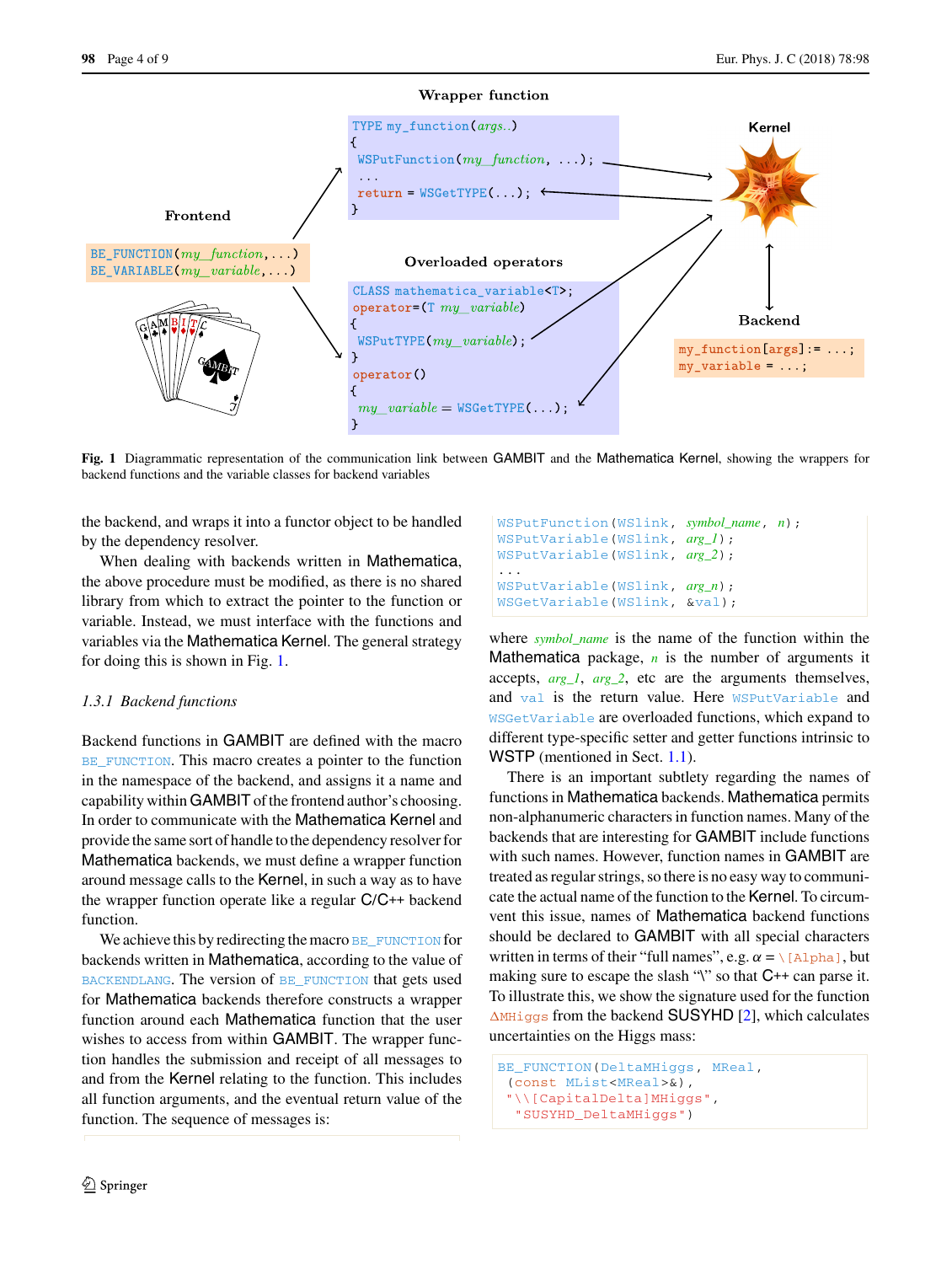where the first argument is the name of the function within GAMBIT with its return type and signature as the second and third arguments. The last two arguments of the BE\_FUNCTION macro are the symbol associated to the backend function, the Mathematica function in our case, and the capability that the function provides.

The generic function call is modified in the case that the symbol name contains non-alphanumeric characters. The symbol name (for example "\\[CapitalDelta]MHiggs") must be sent as a string to the Kernel, preceded by a message that transforms it into a valid Mathematica expression. This expression matches the string version of the name to the name of the actual backend function, including the correct non-alphanumeric characters. The sequence of messages is

```
WSPutFunction(WSlink, "Apply", 2);
WSPutFunction(WSlink, "ToExpression",1);
WSPutString(WSlink, symbol_name);
WSPutFunction(WSlink, "List", n_args);
WSPutVariable(WSlink, arg_1);
WSPutVariable(WSlink, arg_2);
...
WSPutVariable(WSlink, arg_n);
WSGetVariable(WSlink, &val);
```
which is equivalent to WSPutFunction(WSlink, *symbol\_ name*, *n\_args*), in the case that the *symbol\_name* contains only alpha-numeric characters.

## *1.3.2 Backend variables*

Backend variables in GAMBIT are registered with the preprocessor macro BE\_VARIABLE. For backends written in C, C++ or Fortran, this macro retrieves a pointer to the variable from the shared library. Through this pointer, module functions can extract and modify values of global variables in backends as needed. However, such an interface cannot be constructed if the backend is written in Mathematica. The WSTP messaging system can only access variables from the Kernel by value, so it is not possible to obtain a pointer via which GAMBIT can modify the value inside the Kernel.

To work around this limitation, the GAMBIT 1.1 backend system creates a templated class mathematica\_variable  $\langle$ TYPE>, with a private member variable of type TYPE. The templated class acts as a wrapper for the required calls to the Mathematica Kernel. As with backend functions, the macro BE\_VARIABLE is redefined for **Mathemat**ica backends. This macro creates an instance of the class mathematica\_variable<TYPE>, with TYPE equal to the type of the variable in the Kernel(see Sect. [1.2.3\)](#page-2-1). Like backend functions, backend variable names are sent to the Kernel as a string preceded by the ToExpression function, instead of simply sending the symbol name via WSPutSymbol. This allows access to variables with special characters in their names.

As we show schematically in Fig. [1,](#page-3-0) the mathematica variable<TYPE> class allows variables in the Kernel to be seamlessly read, modified and implicitly cast to variables of type  $TYPE$ , allowing them to be used directly in  $C++$  expressions. These functionalities are achieved by overloading two operators that act on the mathematica\_variable<TYPE> class. The first of these is the assignment operator mathematica\_variable& operator=(const TYPE &), enabling modification of the variables in the Kernel by regular assignment expressions in module functions. The other is the cast operator operator TYPE const(), which converts an object of type mathematica\_variable<TYPE> into its member variable of type TYPE, allowing the variable to be used in all C++ expressions where **TYPE** would be permitted.

## <span id="page-4-0"></span>1.4 Diagnostics

GAMBIT already ships with extensive diagnostic tools, providing the user with information about the status of backends, modules, capabilities, scanners and more. We have added a few additional diagnostic checks for Mathematica backends in GAMBIT 1.1.

The first of these simply assesses the status of a Mathematica backend, as typically viewed when using the gambit backends diagnostic. GAMBIT 1.1 adds an additional possible status in this readout, triggered in the case that a specific backend requires Mathematica but no acceptable version of it has been found in the system. When backends are loaded at runtime, they each register in the Backends::backendInfo() object (described in Sec. 4.6 of Ref. [\[1\]](#page-8-0)) whether or not they require Mathematica, in the new BackendInfo member variable

```
std:: map<str, bool> needsMathematica;
```
At runtime, this information is checked against the actual presence (or absence) of Mathematica, and the status Mathematica absent is displayed if it is needed but not found.

GAMBIT will also inform the user of the status of each individual function and global variable in a backend. For Mathematica backends, we achieve this by calling the Mathematica function  $\text{NameQ.}$  This function takes the symbol name (whether a function or a variable) as a string argument, and returns a boolean result indicating if the symbol is currently present in the Kernel. The diagnostic system then assigns a numerical flag to the status of the function or variable:

```
1: This function is available, but the
backend
   version does not match your request.
0: This function is not compatible with
any
   model you are scanning.
-1: The backend that provides this
function is
```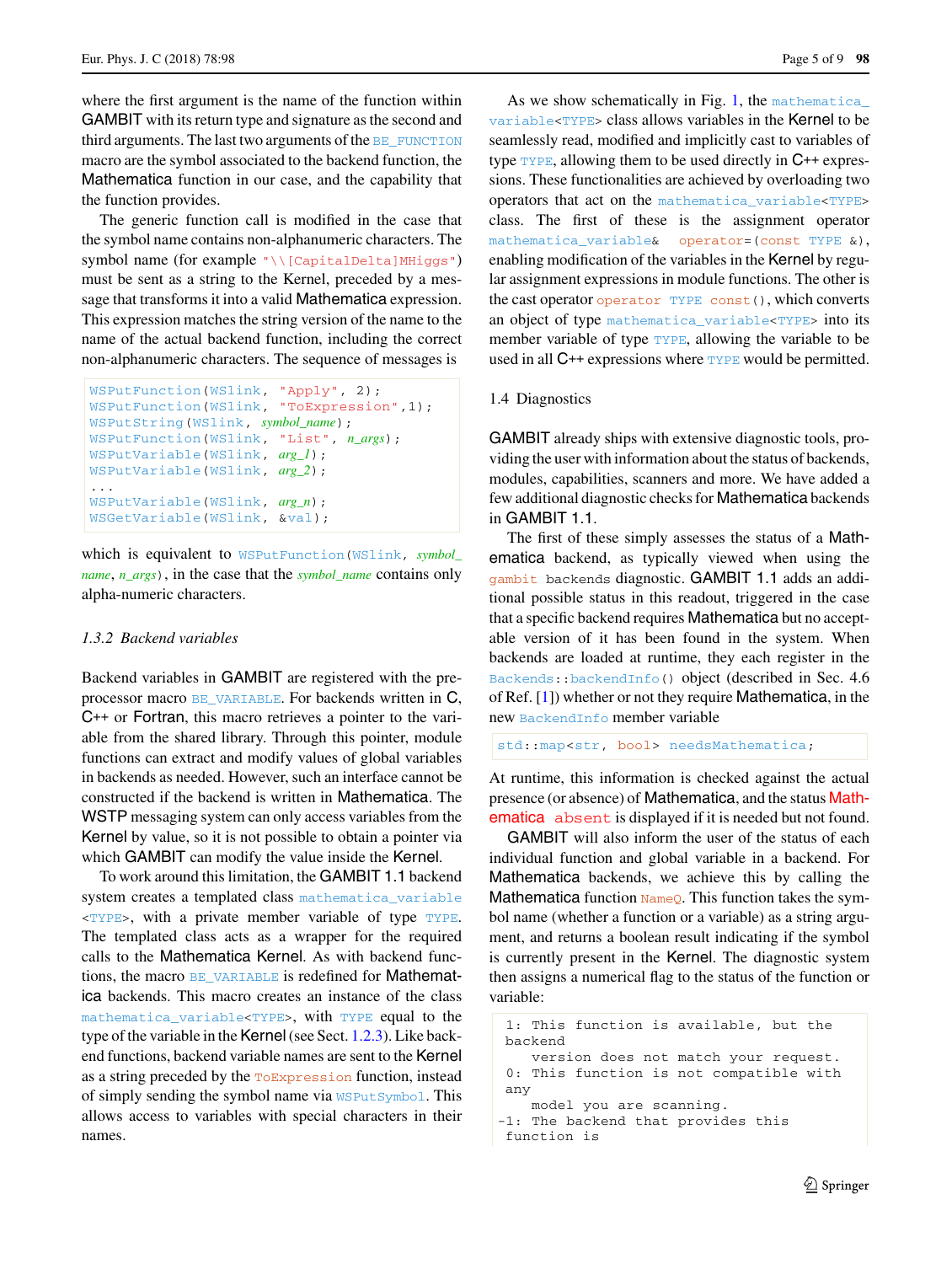```
missing.
-2: The backend is present, but the
function is
   absent or broken.
-5: The backend requires Mathematica, but
   Mathematica is absent.
```
<span id="page-5-0"></span>1.5 Higgs mass calculations with SUSYHD

GAMBIT 1.0 offers three options for calculating the mass of the Higgs boson: FlexibleSUSY (1.51) [\[3\]](#page-8-2), SPheno (3.3.8) [\[4](#page-8-3)[,5](#page-8-4)] and FeynHiggs (2.11.2, 2.11.3, 2.12.0) [\[6](#page-8-5)– [11\]](#page-8-6). The first two are fixed order  $\overline{DR}$  calculations of the Higgs pole mass. The third is an on-shell calculation that can be performed at fixed order, or can include some resummed logarithmic corrections to give a hybrid EFT/fixed order calculation  $[10-12]$  $[10-12]$ <sup>[4](#page-5-1)</sup>. Here we provide a different approach to computing the Higgs mass, for any MSSM model, $5$  via the Mathematica package SUSYHD [\[2](#page-8-1)].

SUSYHD uses the pure EFT calculation, which resums logarithms through the matching and running procedure, using three-loop Standard Model (SM) renormalisation group equations and two-loop matching, providing a more precise result than fixed-order calculations when  $M_{\text{SUSY}} \gg$  $m_t$ . SUSYHD is the first pure EFT Higgs calculation in GAMBIT, and the calculation remains state-of-the-art. This therefore represents an important new option for calculating the Higgs mass. This calculation is most appropriate when  $M_{\text{SUSY}} \gg m_t$  because the pure EFT approach neglects terms of order  $\mathcal{O}(v_0^2/M_{\text{SUSY}}^2)$  (where  $v_0$  is the SM Higgs vacuum expectation value), which can be important at the TeV scale and below.

SUSYHD includes three main functions: MHiggs, MHiggs and SetSMparameters with the following signatures

```
MHiggs[shortList_]
MHiggs[shortList_]
SetSMparameters[QMTorgt_,Qα3MZ_]
```
The first two calculate the mass of the lightest Higgs boson and its theoretical uncertainty in the minimal supersymmetric SM (MSSM), starting from a list of *D R* masses at scale *M*SUSY. The third function sets the values of the SM parameters to be used in the calculation.

We use these functions by declaring them to GAMBIT as usual in a frontend header. This SUSYHD frontend header contains the declarations

```
BE_FUNCTION(MHiggs, MReal,
 (const MList<MReal>&), "MHiggs",
 "SUSYHD_MHiggs")
BE_FUNCTION(DeltaMHiggs, MReal,
 (const MList<MReal>&),
 "\\[CapitalDelta]MHiggs",
"SUSYHD_DeltaMHiggs")
BE_FUNCTION(SetSMparameters, MVoid,
 (const MReal&, const MReal&),
 "SetSMparameters",
 "SUSYHD_SetSMparameters")
```
GAMBIT does not support alternative interface options for the input parameters of these functions, as it is already guaranteed that the correct input will be provided by the spectrum object. Additional performance options will be supported in future releases.

To use SUSYHD from SpecBit to compute the Higgs mass and uncertainty, we define a new module function SHD HiggsMass, which provides the capability prec\_mh. The declaration of this function in the rollcall header for SpecBit is:

```
#define FUNCTION SHD_HiggsMass
START_FUNCTION(triplet<double>)
DEPENDENCY(unimproved_MSSM_spectrum,
Spectrum)
BACKEND_REQ(SUSYHD_MHiggs, (), MReal,
 (const MList<MReal>&))
BACKEND_REQ(SUSYHD_DeltaMHiggs, (), MReal,
 (const MList<MReal>&))
ALLOW_MODELS(MSSM63atQ, MSSM63atMGUT)
#undef FUNCTION
```
## **2 SpecBit, DecayBit and PrecisionBit updates**

GAMBIT 1.1 also includes a simultaneous version update to SpecBit, DecayBit and PrecisionBit [\[15](#page-8-11)]. In this section we briefly discuss the changes made to the module functions and structure of the code.

PrecisionBit 1.1 features updated likelihood functions for the first and second generation quark masses, the strong and electromagnetic couplings, the anomalous magnetic moment of the muon, and  $\Delta \rho$  (the departure from unity of the ratio of the Fermi couplings associated with *W* and *Z* bosons). DecayBit 1.1 contains updates to all SM particle widths, branching fractions and uncertainties. These updates bring the data contained in PrecisionBit and DecayBit up to date with the central values and uncertainties of the 2017 Particle Data Book [\[16,](#page-8-12)[17\]](#page-8-13).

The module functions of SpecBit and PrecisionBit have undergone some rearrangement and expansion in order to better accommodate alternative spectrum generators and precision calculators. The updated functions are detailed in Tables [1](#page-6-0) and [2.](#page-7-0)

<span id="page-5-1"></span><sup>4</sup> Although both FlexibleSUSY [\[13\]](#page-8-9) and SPheno [\[14](#page-8-10)] also include the option of employing a hybrid *D R* calculation, implementing the algorithm in Ref. [\[13\]](#page-8-9), these options are not yet included in GAMBIT. They will be added in further updates, as will the pure EFT FlexibleSUSY calculation, HSSUSY.

<span id="page-5-2"></span> $<sup>5</sup>$  See Sect. 5.4 of [\[1](#page-8-0)] for a list of MSSM models in GAMBIT.</sup>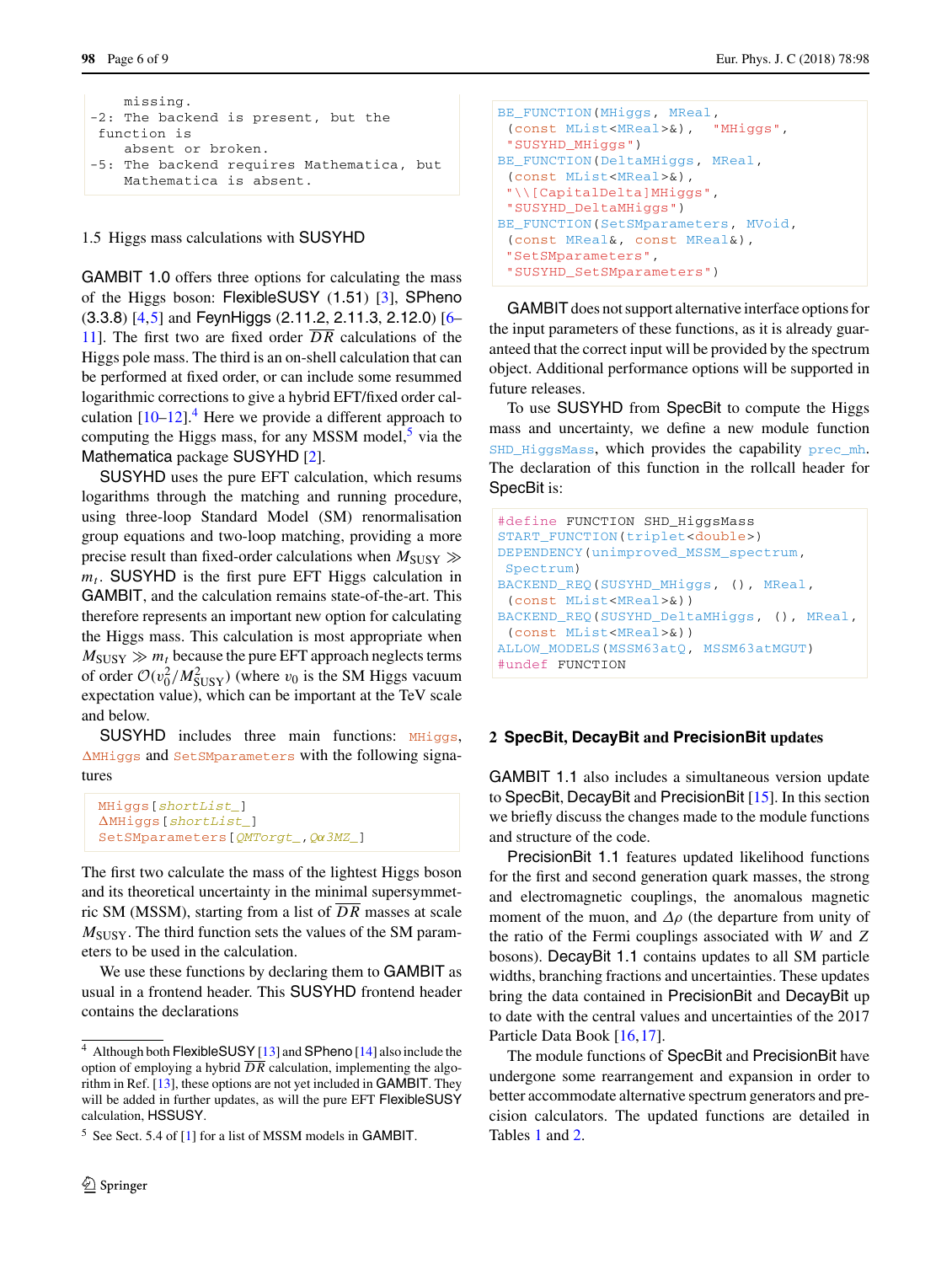<span id="page-6-0"></span>

| and the other three MSSM Higgs bosons | Table 1 New or modified module functions of note in SpecBit 1.1. Functions that use FlexibleSUSY to generate an unimproved MSSM spectrum have been appropriately renamed, a new<br>precision SM-like Higgs mass calculator using SUSYHD has been added, and the precision Higgs mass calculation with FeynHiggs has been split into separate functions for the SM-like Higgs |                                            |                             |
|---------------------------------------|------------------------------------------------------------------------------------------------------------------------------------------------------------------------------------------------------------------------------------------------------------------------------------------------------------------------------------------------------------------------------|--------------------------------------------|-----------------------------|
| Capability                            | je):<br>Function (return typ<br>brief description                                                                                                                                                                                                                                                                                                                            | Dependencies                               | <b>Backend</b> requirements |
| unimproved MSSM<br>spectrum           | CMSSM_spectrum. Make an MSSM spectrum<br>object with FlexibleSUSY using CMSSM boundary conditions<br>get_CMSSM_spectrum_FS(Spectrum):<br>Renamed from get_                                                                                                                                                                                                                   | SMINPUTS                                   | FlexibleSUSY                |
|                                       | Renamed from get_MSSMatMGUT_spectrum. Make an MSSM<br>spectrum object with FlexibleSUSY using soft breaking masses input<br>get_MSSMatMGUT_spectrum_FS(Spectrum)<br>at the GUT scale                                                                                                                                                                                         | <b>SMINPUTS</b>                            | <b>FlexibleSUSY</b>         |
|                                       | Renamed from get_MSSMatQ_spectrum. Make an MSSM spec-<br>trum object with FlexibleSUSY from soft breaking masses input at<br>get_MSSMatQ_spectrum_FS (Spectrum):<br>(user-defined) scale $Q$                                                                                                                                                                                 | SMINPUTS                                   | FlexibleSUSY                |
| FH_HiggsMasses                        | Renamed from FH_HiggsMasses; capabiliity reassigned from<br>prec_HiggsMasses. Higgs masses and mixings with theoretical<br>FH_AllHiggsMasses (fh_HiggsMassObs)<br>uncertainties, as computed by FeynHiggs                                                                                                                                                                    | I                                          | FeynHiggs                   |
| prec mh                               | Mass of the most SM-like neutral Higgs boson and associated uncer-<br>triplet <double>);<br/>tainty, as computed by FeynHiggs<br/>FH_HiggsMass</double>                                                                                                                                                                                                                      | unimproved_MSSM_spectrum<br>FH_HiggsMasses | I                           |
|                                       | Mass of the most SM-like neutral Higgs boson and associated uncer-<br>SHD_HiggsMass (triplet <double>):<br/>tainty, as computed by SUSYHD</double>                                                                                                                                                                                                                           | unimproved_MSSM_spectrum                   | <b>GHASNS</b>               |
| prec_HeavyHiggsMasses                 | Masses of the three non-SM Higgs bosons and associated uncertainties<br>in a model with two Higgs doublets, as computed by FeynHiggs<br>(std: :map <int, triplet<double="">&gt;);<br/>FH_HeavyHiggsMasses</int,>                                                                                                                                                             | unimproved_MSSM_spectrum<br>FH_HiggsMasses | I                           |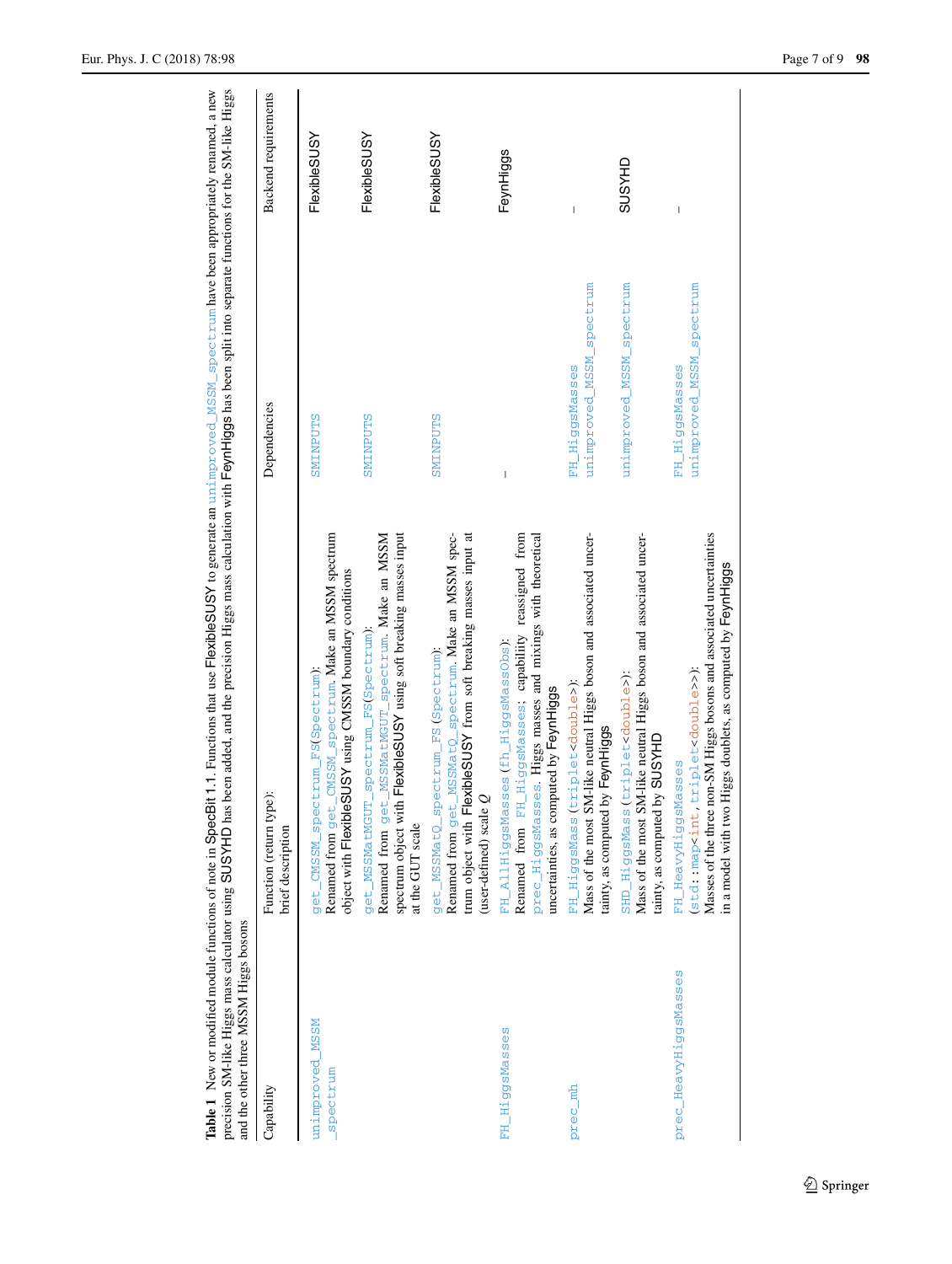<span id="page-7-0"></span>**Table 2** New or modified module functions of note in PrecisionBit 1.1. Precision spectra can now be computed using precision values for 1) the *W* mass only (as in PrecisionBit 1.0; not shown), 2) the SM-like Higgs mass only, 3) the *W* mass and the SM-like Higgs, or 4) the *W*

mass and the masses of all four MSSM Higgs bosons. In the latter case, the precision value for the SM-like Higgs mass can be taken from a different source to the precision masses of the other three Higgs bosons

| Capability    | Function (return type):<br>brief description                                                                                                                           | Dependencies                                                        | Backend<br>requirements |
|---------------|------------------------------------------------------------------------------------------------------------------------------------------------------------------------|---------------------------------------------------------------------|-------------------------|
| MSSM spectrum | make MSSM precision spectrum H(Spectrum):<br>Function to provide an updated MSSM spectrum with precision<br>mass for the most SM-like Higgs boson                      | unimproved MSSM spectrum<br>prec mh                                 |                         |
|               | make MSSM precision spectrum H W (Spectrum):<br>Function to provide an updated MSSM spectrum with precision<br>masses for the W boson and the most SM-like Higgs boson | unimproved MSSM spectrum<br>prec mw prec mh                         |                         |
|               | make MSSM precision spectrum 4H W(Spectrum):<br>Function to provide an updated MSSM spectrum with precision<br>masses for the <i>W</i> boson and all four Higgs bosons | unimproved_MSSM_spectrum<br>prec_mwprec_mh<br>prec_HeavyHiggsMasses |                         |

Functions get\_CMSSM\_spectrum, get\_MSSMatQ\_ spectrum and get\_MSSMatMGUT\_spectrum of SpecBit 1.0 have been renamed to get\_CMSSM\_spectrum\_FS, get\_ MSSMatQ\_ spectrum\_FS and get\_MSSMatMGUT\_spectrum\_ **FS** in SpecBit 1.1. This is to explicitly reflect the fact that they make use of FlexibleSUSY for spectrum generation, in contrast to other equivalent functions that use e.g. SPheno (or, in the future, other spectrum generators).

As described in Sect. 4.2.3 of Ref. [\[15](#page-8-11)], the Spectrum object computed by SpecBit using a spectrum generator (FlexibleSUSY, SPheno, etc) can be supplemented with more precise calculations of the masses of the *W* and Higgs bosons. Initial spectrum generation and subsequent precision mass calculations all take place in SpecBit, but PrecisionBit is responsible for combining them to make the final 'precision Spectrum' object.

The computation of the precision mass of the most SMlike Higgs boson in SpecBit is now separated from the computation of the precision masses of the three other MSSM Higgs bosons (Table [1\)](#page-6-0). For the SM-like Higgs (capability  $prec_m$ h), we now provide two module functions: FH\_HiggsMass and SHD\_HiggsMass, which provide the prediction from FeynHiggs and SUSYHD, respectively, including uncertainties. The precision calculation of the masses of the three other MSSM Higgs bosons and their uncertainties (capability prec\_HeavyHiggsMasses) is now provided by the function FH\_HeavyHiggsMasses, which makes use of results from FeynHiggs.

The precision spectrum functions in PrecisionBit now allow the mass of the SM-like Higgs boson to be improved independently of the masses of the other three MSSM Higgs bosons (Table [2\)](#page-7-0). This makes it possible to use e.g. SUSYHD for the mass of the SM-like Higgs boson, but Feyn-Higgs, FlexibleSUSY or SPheno for the other Higgses. Each of the precision spectrum functions in PrecisionBit now also recognises a YAML option allow\_fallback\_to\_ unimproved\_masses, which specifies the preferred behaviour when one or more of the requested precision mass calculations returns an invalid value (zero, a negative mass or not-a-number). With this option set to false (the default), the parameter combination will be flagged as invalid; if it is set to true, failures will instead cause the original masses from the spectrum generator to be retained for the parameter point under investigation. This can be useful for e.g. defaulting to the Higgs mass from FlexibleSUSY or SPheno for models with Lagrangian mass parameters below the top mass, where the expansion used in SUSYHD breaks down and the backend returns zero for the Higgs mass.

GAMBIT 1.1 also marks the removal of any explicit module function for indicating the PDG code of the most SM-like Higgs boson. This functionality is now provided instead by the internal function SMlike\_higgs\_PDG\_code, which takes a high-scale SubSpectrum object as input, and can be called from any module function by including the header gambit/ Elements/smlike\_higgs.hpp.

# **3 Updated DarkBit likelihoods**

DarkBit 1.1 includes an interface to DDCalc 1.1, along with corresponding likelihood functions for the XENON1T [\[18](#page-8-14)] and 2017 PICO-60 [\[19\]](#page-8-15) experiments. GAMBIT 1.1 also offers an additional option for turning on one-loop corrections to direct detection cross-sections computed with Dark-SUSY (loop; enabled by default), and switches the default behaviour of the micrOMEGAs option internal\_decays to **false**, causing decay widths and branching fractions to be passed from DecayBit by default. More details can be found in the DarkBit paper [\[20](#page-8-16)].

**Open Access** This article is distributed under the terms of the Creative Commons Attribution 4.0 International License [\(http://creativecomm](http://creativecommons.org/licenses/by/4.0/) [ons.org/licenses/by/4.0/\)](http://creativecommons.org/licenses/by/4.0/), which permits unrestricted use, distribution, and reproduction in any medium, provided you give appropriate credit